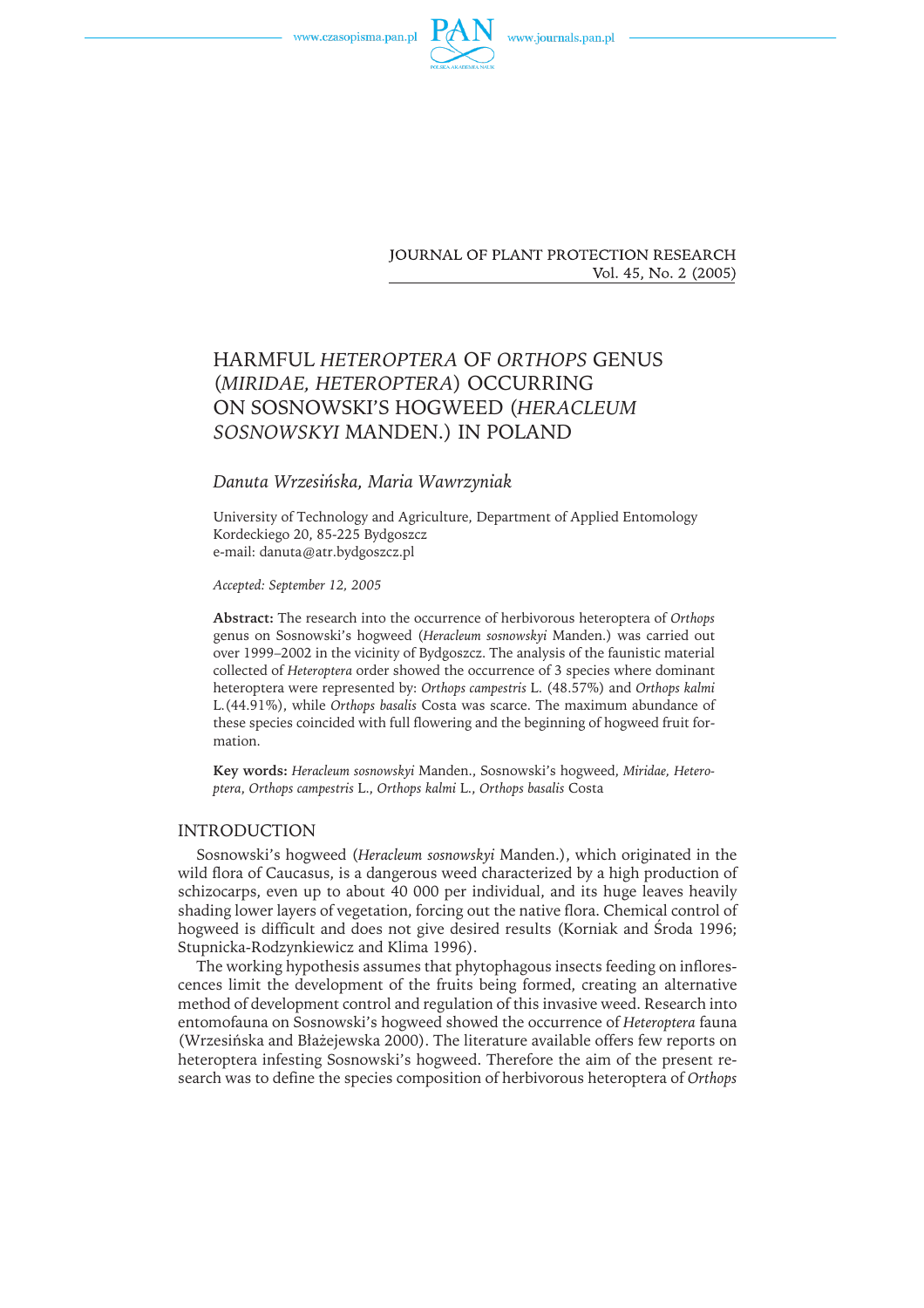

*108 Journal of Plant Protection Research 45 (2), 2005*

genus and their harmfulness in a view of potential application to biological control of *Heracleum sosnowskyi*.

## MATERIALS AND METHODS

The research was carried out in the vicinity of Bydgoszcz, at Minikowo and at Mochełek, and in 2002 at Topolno, over the vegetation period of 1999–2002. The insects were collected regularly every 7–10 days by scooping from leaves and shaking down from inflorescences into bolting cloth bags. Additionally plant bugs were collected from cut leaves and inflorescences; this was a supplementary method, applied at random. The heteroptera collected were transported to the laboratory of the Department of Applied Entomology of the University of Technology and Agriculture in Bydgoszcz where they were segregated, given quantitative and qualitative characteristics and the species were determined according to the keys (Korcz 1976a, 1994).

The present research covered the dynamics of abundance, biology, number of generations and the kind of damage caused. Also the coefficient of dominance was determined (D), namely the percentage share of a given species on the sites researched (Trojan 1978).

### RESULTS AND DISCUSSION

The analysis of the faunistic material collected on Sosnowski's hogweed showed the occurrence of 3 species of heteroptera of *Orthops* genus (*Miridae*): *Orthops campestris* L., *Orthops kalmi* L. and *Orthops basalis* Costa. A total of 9409 individuals of *Orthops* genus was collected, including 4784 – *O. campestris* , 4424 – *O. kalmi* and 201 – *O. basalis*. The first two represented dominant species (exceeded the 5% threshold of abundance) (Table 1). *O. basalis* was less numerous and was an influent, namely a species whose share was below 5%. However out of all the heteroptera of *Miridae* family collected from Sosnowski's hogweed inflorescences, *O. campestris* accounted for 48.57%, *O. kalmi* – for 44.91%, and *O. basalis* – for 2.04%.

The *Mirida*e family infesting hogweed, besides *Orthops* genus heteroptera, was also represented by other species of the following genera: *Lygus, Lygocoris, Calocoris, Chlanydatus, Notostira and Orthotylus*, which were mostly accessory species (except for *Lygus rugulipennis* Popp.) (Table 1).

#### *Orthops campestris* **L.**

The first plant bug imagines incursion on hogweed leaves on the sites researched coincided with the first days of June, and starting from the second decade, moved onto the then developing inflorescences. In the second half of June single heteroptera were only caught from leaves. A few days since the incursion of adult heteroptera and oviposition, larvae appeared in the rays of hogweed umbels. In hogweed inflorescences over the vegetation period a single generation of this species developed. Both larvae and the adult forms damaged flowers and fruits being formed.

The maximum abundance of *O. campestris*. was recorded in the second and third decade of June, namely at full flowering and at the beginning of hogweed fruit for-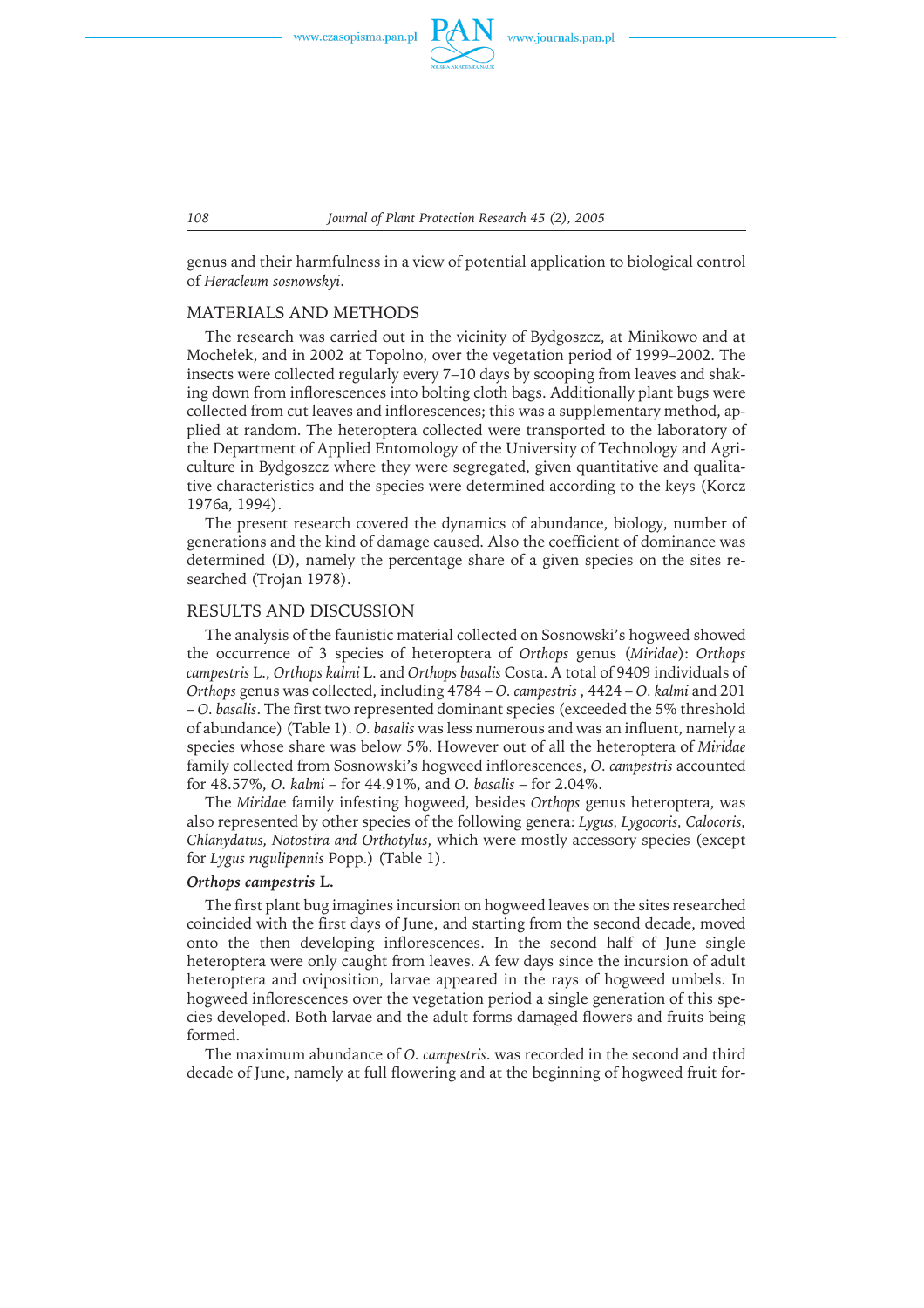Table 1. Breakdown of heteroptera species of the *Miridae* family collected from Sosnowski's hogweed inflorescences over 1999–2002

| Item | Species                       | Number of individuals | $\%$  | Dominance index |
|------|-------------------------------|-----------------------|-------|-----------------|
|      | Miridae                       | 9850                  | 100   |                 |
|      | Orthops campestris L.         | 4784                  | 48.57 | D               |
| 2    | Orthops kalmi L.              | 4424                  | 44.91 | D               |
| 3    | Orthops basalis Costa         | 201                   | 2.04  |                 |
| 4    | Lygus rugulipennis Popp.      | 114                   | 1.16  |                 |
| 5    | Lygus gemelatus H.S.          | 83                    | 0.84  | A               |
| 6    | Lygus punctatus Zett.         | 19                    | 0.19  | A               |
|      | Lygus pratensis L.            | 59                    | 0.60  | A               |
| 8    | Lygocoris spinolai Mey.D.     | 14                    | 0.14  | A               |
| 9    | Lygocoris lucorum Mey.D.      | 36                    | 0.37  | A               |
| 10   | Calocoris norvegicus Gemel.   | 9                     | 0.09  | A               |
| 11   | Calocoris roseomaculatus Deg. |                       | 0.07  | A               |
| 12   | Chlanydatus pullus Rt.        | 4                     | 0.04  | A               |
| 13   | Notostira erratica L.         | 89                    | 0.91  | A               |
| 14   | Orthotylus flavosparsus C.Sb. |                       | 0.07  | А               |

 $D$  – dominants ( $> 5\%$ )

I – influents (from 1 to 5%)

A – accessory species  $(< 1\%)$ 

mation (Figs. 1, 2, 3). The highest number of plant bugs was collected in 2002 at Minikowo. The lowest number of those phytophagous insects was recorded in 2002 at Topolno in 1999 at Mochełek.



Fig. 1. Dynamics of *Orthops campestris* L. abundance at Minikowo over 1999–2002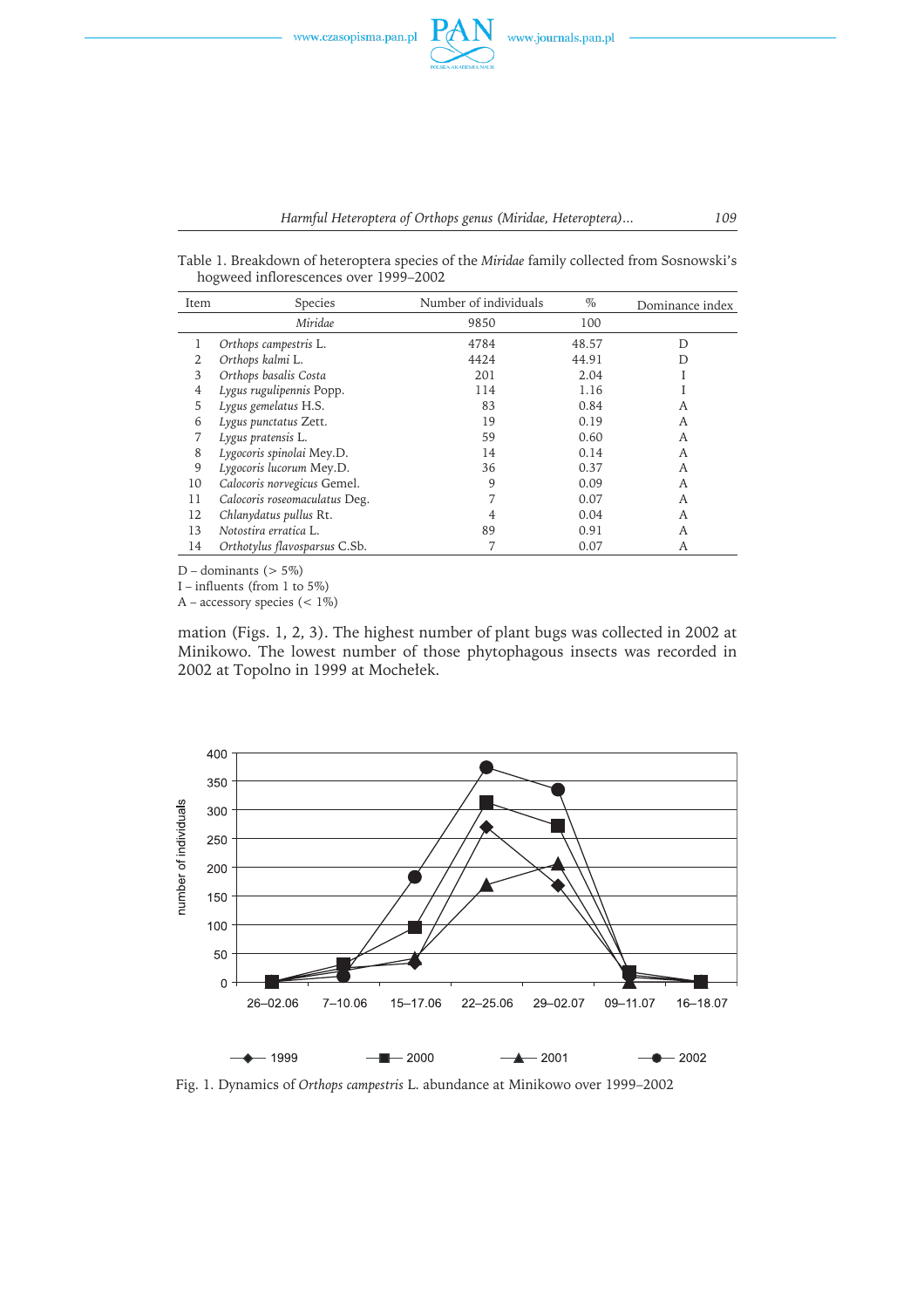



Fig. 2. Dynamics of *Orthops campestris* L. abundance at Mochełek over 1999–2002



Fig. 3. Dynamics of *Orthops campestris* L. abundance at Topolno in 2002

## *Orthops kalmi* **L.**

*O. kalmi* incursion on host plants was recorded at the time of flowering, which is slightly later than the incursion of *O. campestris*. It laid eggs in the rays of umbels and was undergoing development there. Over a single year a single generation of *O. kalmi* developed.

The greatest number of representatives of this species was caught in 2002 at Minikowo (Fig. 4). The maximum abundance coincided with full flowering and the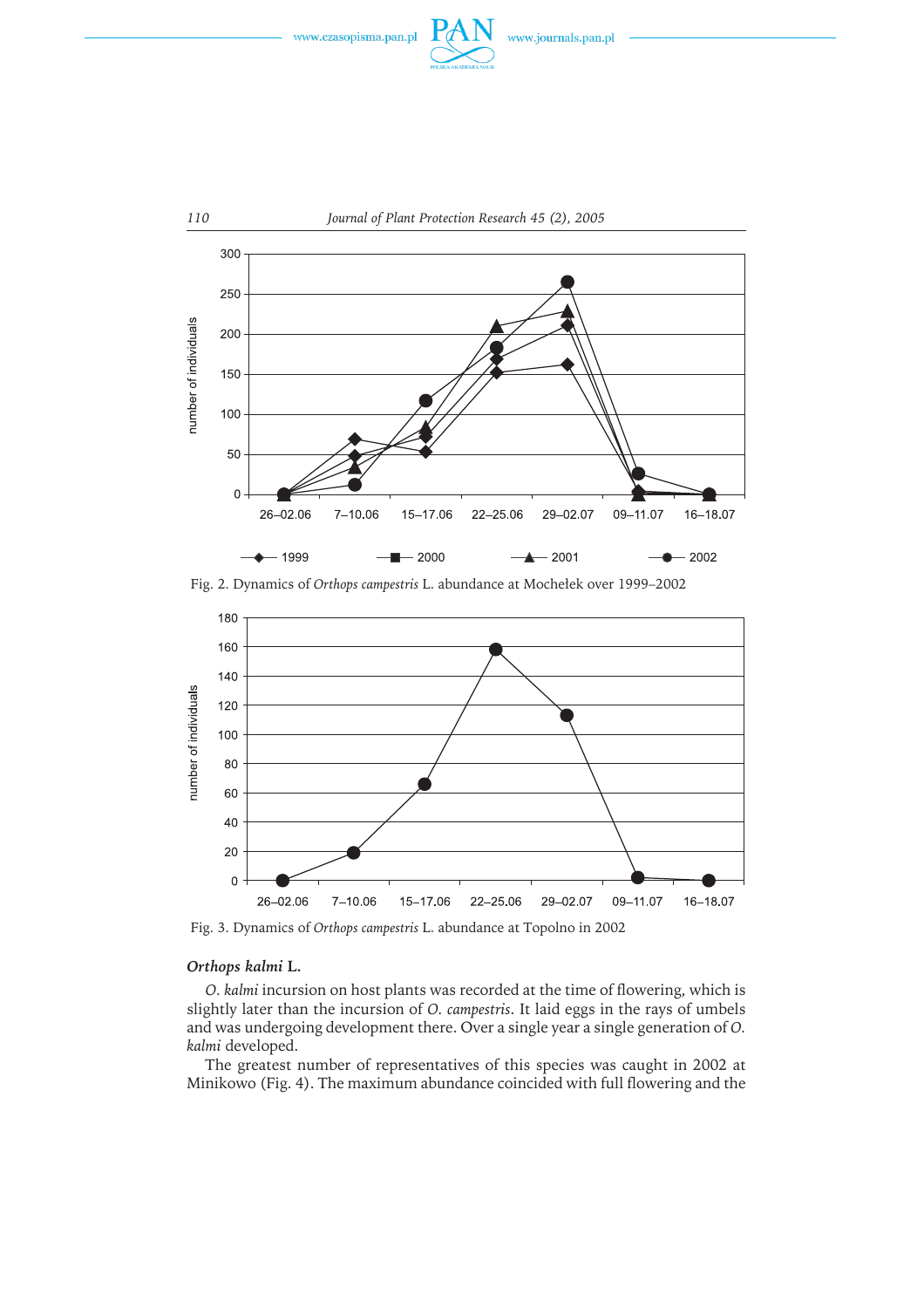



beginning of fruit formation. At Minikowo over 1999–2001 and at Mochełek over 2001–2002 and at Topolno in 2002 *O. kalmi* was less numerous (Figs 4, 5, 6). Fol-



Fig. 4. Dynamics of *Orthops kalmi* L. abundance at Minikowo over 1999–2002



Fig. 5. Dynamics of *Orthops kalmi* L. abundance at Mochełek over 1999–2002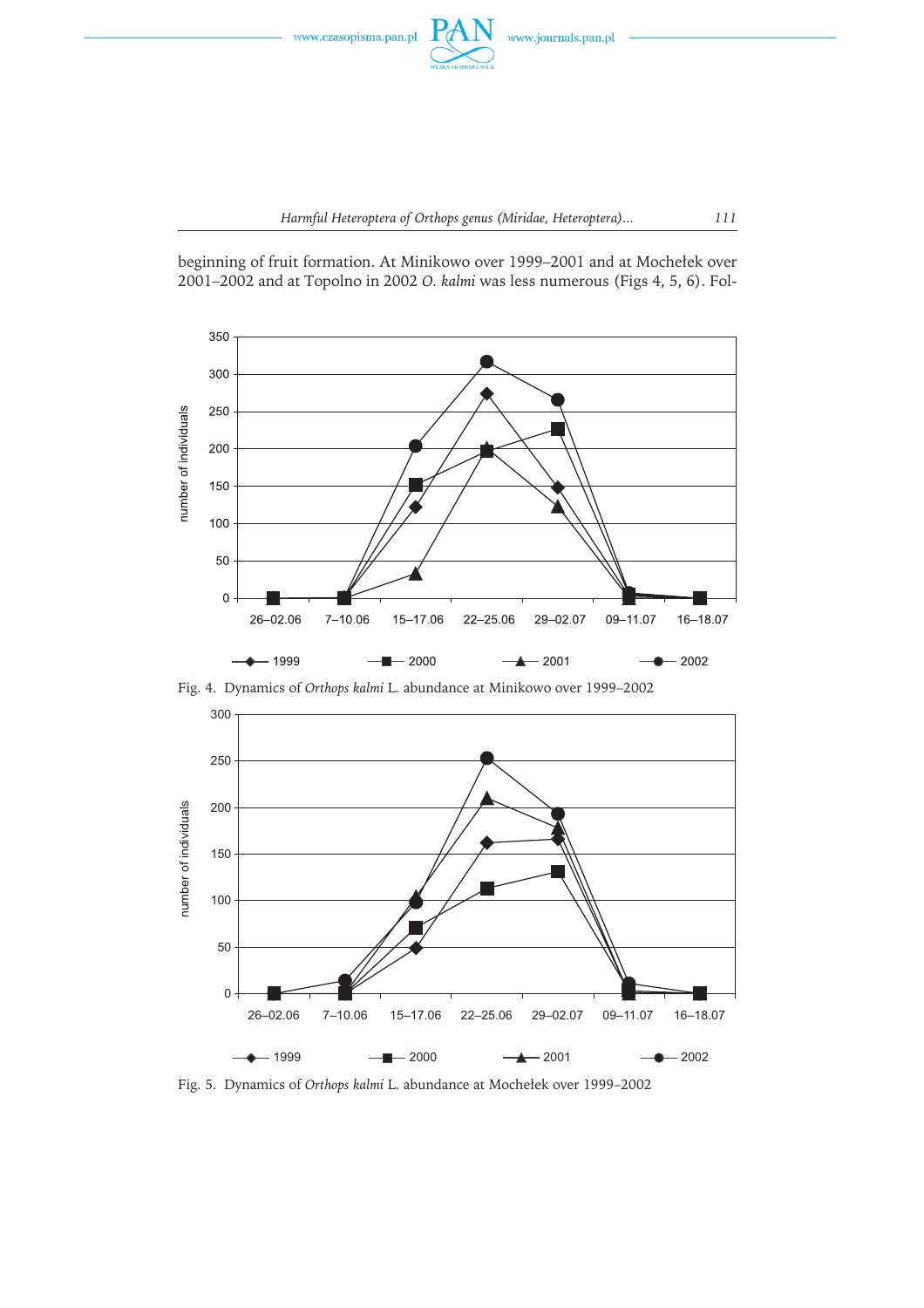



Fig. 6. Dynamics of *Orthops kalmi* L. abundance at Topolno in 2002

lowing the blossom fall and giving fruit, the plants were wilting slowly, and plant bugs left hogweed umbels.

Imagines and larvae of plant bugs feeding on Sosnowski's hogweed were sucking out buds and then fruits, causing damage, and, therefore, they must have helped a decrease in the germinability of hogweed fruit.

Umbellifers germinability being limited by plant bugs was reported by Babczyszyn (1982), Korcz (1976c) and Pohoska (1954) who observed sucking out soft fruit embryos, which leads to the occurrence of the so-called embryoless seeds. Jurek (1990) showed that a high abundance of plant bugs: *O. campestris* and *O. kalmi* on Sosnowski's hogweed, decreased the yield and lowered the fruit germinability, especially over 1982-83, when high temperatures and drought were recorded (fruit yield decreased by 17.9–31.1%, and the germinability by 14.4–29.1%). According to Iwan (1988), the most numerous species on herbaceous plants of Umbelliferae was *Lygus pubescens*, while *O. campestris* came third. In the research carried out on Sosnowski's hogweed in the Kujawy and Pomorze Province, *L. pubescens* was low in abundance. Korcz (1976b, 1976c, 1984a, 1984b, 1987), besides the faunistic composition, carried out also an analysis of the harmfulness of *Lygus* and *Orthops* genera species. The author observed that the species which was most numerous on garden carrot was *O. kalmi* which accounted for 61% of the total heteropterofauna caught, while *O. campestris* and *L. pubescens* were less numerous. However, the entomologic material collected by the author 10 years later, namely in the 80s, from the same plant was dominated by *L. pubescens* which accounted for 38% of all the heteropterous bugs collected, while *O. campestris* and *O. kalmi* were less numerous (Korcz 1987). Similarly Hiczyńska et al. (1961) report on plant bugs being the most numerous group in the community of species which occur on overground umbellifers parts. According to Burdajewicz (1993), on seed plantations of celery, bean, cauliflower, lettuce and onion they accounted for 10.77% of all the entomofauna caught.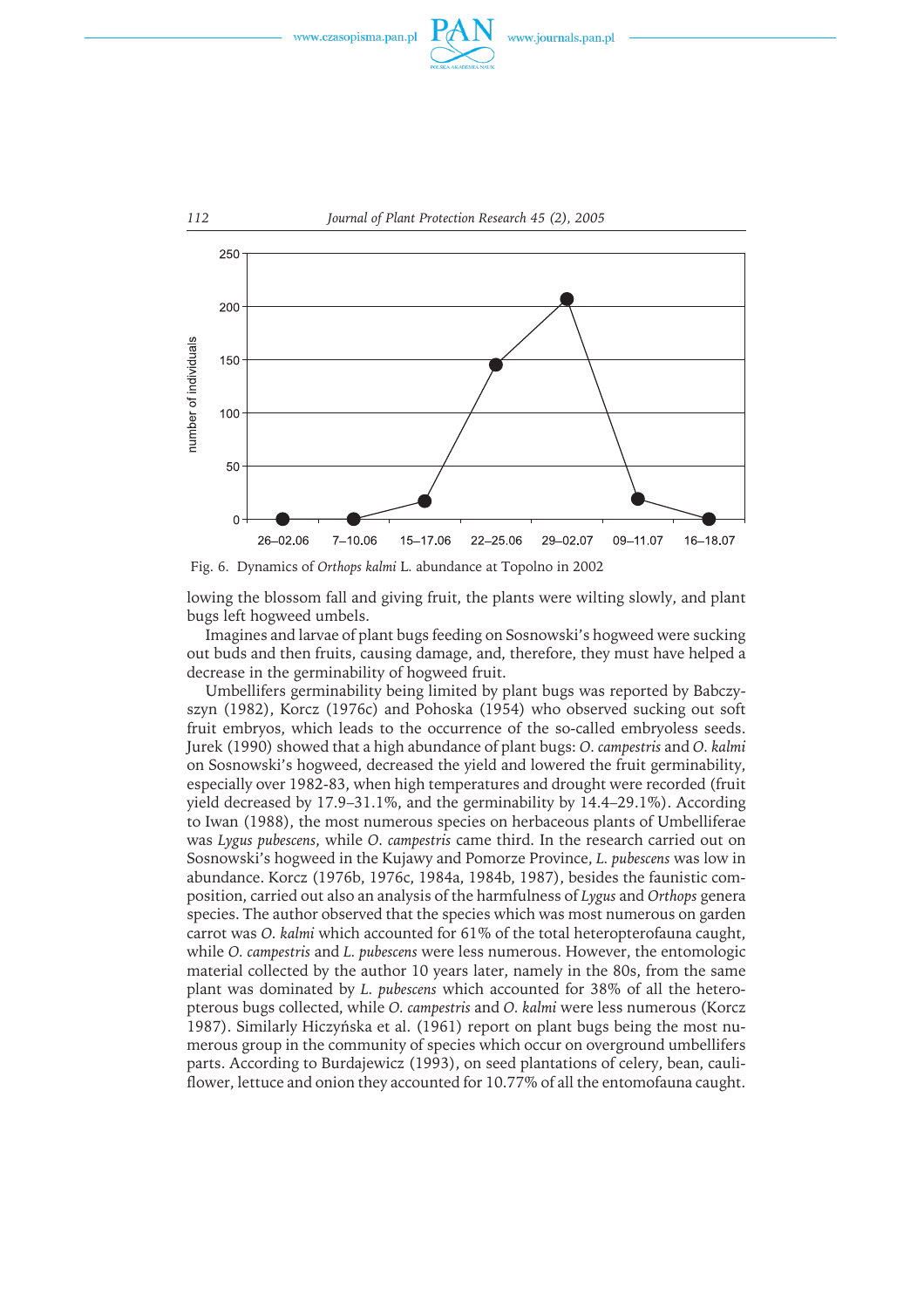

*Harmful Heteroptera of Orthops genus (Miridae, Heteroptera)... 113*

The results reported by this author confirm that *Heteroptera* fauna, whose considerable majority (over 90%) is made up of phytophagous species, posed a serious threat for seed plantations. The fact that it is the plant bugs which constitute the main group of phytophagous bugs on umbellifers is also confirmed by research of other authors (Anasiewicz and Winiarska 1995; Bilewicz-Pawińska 1970; Galambosi and Svab 1981; Obarski 1960, 1961).

#### REFERENCES

- Anasiewicz A., Winiarska W. 1995. Insects occurring on celery grown for seeds. Folia Hortic., 7: 49–57.
- Babczyszyn M. 1982. Szkodniki z rodzaju *Lygus* (zmieniki) w produkcji nasiennej. Hod. Rośl., 2/3: 41–47.
- Bilewicz-Pawińska T. 1970. Przegląd badań nad rolą zmieników (*Lygus* sp.) w agrocenozach w Polsce. Wiad. Ekol., 16: 293–297.
- Burdajewicz S. 1993. Pluskwiaki różnoskrzydłe (*Heteroptera*) występujace w wybranych uprawach nasiennych. Wiad. Entomol., 12 (1): 5–10.
- Galambosi B., Svab J. 1981. Damage of bugs (*Orthops kalmi* L. and *Lygus rugulipennis* Popp.) an their control in fellel (*Foeniculum vulgare* L.). Plant Prot. Hirl. Vall., 17: 393–396.
- Hiczyńska Z., Rojecka N., Stachyra T. 1961. Choroby i szkodniki ziół baldaszkowatych zaobserwowanych w latach 1951-1959. Biul. Inst. Ochr. Roślin 13: 7–44.
- Iwan D. 1988. Chrząszcze występujące w kwiatostanach marchwi i dzikich baldaszkowatych w okolicach Poznania. Pol. Pismo Entomol., 58: 447–463.
- Jurek M. 1990. Wpływ fitofagów na plon i siłę kiełkowania nasion barszczu Sosnowskiego (*Heracleum sosnowskyi* Manden). Biul. IHAR 173–174: 117–124.
- Korcz A. 1976a. Klucz do oznaczania zmieników (*Lygus* sp.) występujących na roślinach baldaszkowatych (*Umbelliferae*). Prace Nauk. Inst. Ochr. Roślin 18 (2): 125–155.
- Korcz A. 1976b. Cykl rozwojowy i występowanie zmienika złocieniowca w Polsce. Ochrona Roślin nr 9: 8–9.
- Korcz A. 1976c. Nasilenie występowania pluskwiaków roślinożernych z rzędu różnoskrzydłych (*Heteroptera*) na niektórych uprawach nasiennych roślin baldaszkowatych (*Umbelliferae*). Prace Nauk. Inst. Ochr. Roślin 18 (2): 126–153.
- Korcz A. 1984a. Fauna pluskwiaków z rzędu Różnoskrzydłych (*Heteroptera*) występująca na plantacjach nasiennych cebuli (*Alium cepa* L.) w Polsce. Prace Nauk. Inst. Ochr. Roślin 26  $(2): 63 - 76.$
- Korcz A. 1984b. Występowanie pluskwiaków z rzędu Różnoskrzydłych (*Heteroptera*) na plantacjach fasoli nasiennej (*Phaseolus vulgaris* L.) w Polsce. Prace Nauk. Inst. Ochr. Roślin 26 (2): 77–100.
- Korcz A. 1987. Szkodliwa entomofauna z rodzaju *Lygus* i *Orthops* (*Heteroptera, Miridae*) występująca na niektórych uprawach nasiennych warzyw w Polsce oraz opłacalność jej zwalczania. Prace Nauk. Ochr. Roślin 28 (1/2): 207–289.
- Korcz A. 1994. Szkodliwe pluskwiaki różnoskrzydłe W: Diagnostyka szkodników roślin i ich wrogów naturalnych. Wyd. SGGW: 233–292.
- Korniak T., Środa M. 1996. Występowanie *Heracleum sosnowskyi* Manden w północno-wschodniej Polsce. Zesz. Nauk. ATR Bydgoszcz – 196, Rolnictwo (38): 157–163.
- Obarski J. 1960. Próba ustalenia składu entomofauny roślin baldaszkowatych na podstawie odłowów owadów z kolendry, kopru włoskiego i kminku. Biul. Inst. Ochr. Roślin 9: 106–111.